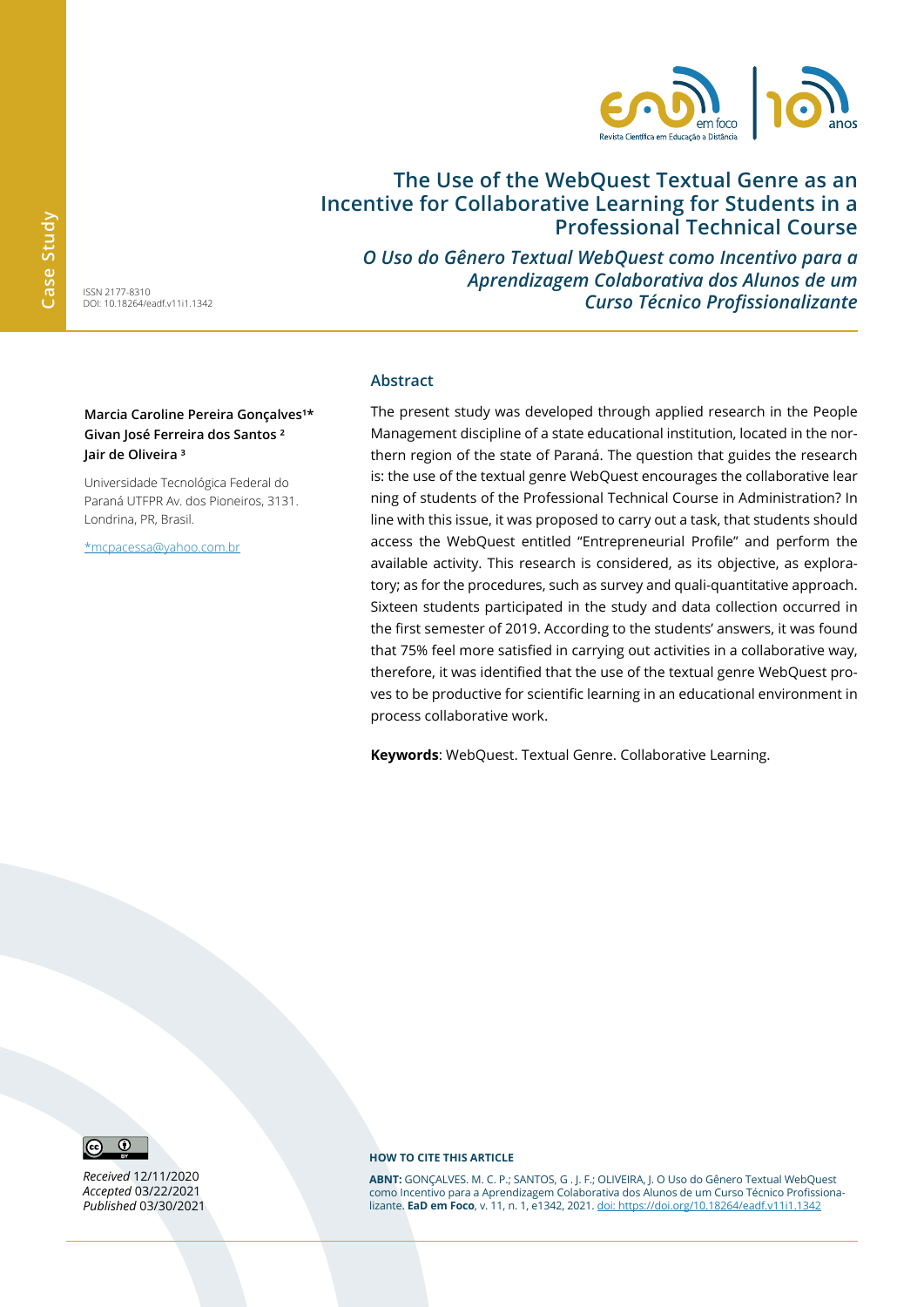### *O Uso do Gênero Textual* **WebQuest** *como Incentivo para a Aprendizagem Colaborativa dos Alunos de um Curso Técnico Profissionalizante*

#### *Resumo*

*O presente estudo foi desenvolvido por meio de uma pesquisa aplicada na disciplina Gestão de Pessoas de uma instituição estadual de ensino localizada na região norte do estado do Paraná. A questão norteadora da pesquisa é: a utilização do gênero textual* WebQuest *incentiva a aprendizagem colaborativa dos alunos do Curso Técnico Profissionalizante em Administração? Em consonância com essa problemática, foi proposta a realização de uma tarefa em que os alunos deveriam acessar a* WebQuest *intitulada "Perfil Empreendedor" e realizar a atividade disponível. Esta pesquisa é considerada, quanto ao seu objetivo, como exploratória; quanto aos procedimentos, como de levantamento e de abordagem quali-quantitativa. Participaram do estudo 16 alunos, e a coleta de dados ocorreu no primeiro semestre de 2019. De acordo com as respostas dos alunos, constatou-se que 75% se sentem mais satisfeitos em realizar atividades de forma colaborativa. Portanto, identificou-se que o uso do gênero textual* WebQuest *se revela produtivo para a aprendizagem científica em ambiente educacional em processo de trabalho colaborativo.*

*Palavras-chave: WebQuest. Gênero Textual. Aprendizagem colaborativa.*

# **1.** Introduction

Collaborative learning combined with the use of new technologies is a trend in the school context, according to Linhares (2017). In order to make students competent in information literacy, that is, capable of searching, selecting and organizing information and scientific knowledge, the school needs to develop pedagogical practices supported by technological supports from the internet. The use of technologies promotes differentiated learning, in which the student connects with various information available on the network in real time and can also interact with classmates to exchange ideas and information through collaborative learning, in which everyone involved has the same goal of learning, in addition to being an attractive and supportive learning methodology.

Therefore, the importance of carrying out activities collaboratively in the classroom is highlighted, combined with the use of digital technologies, making teaching dynamic and interactive, especially in the vocational technical course, which prepares the student to be a competitive professional in the market work, in which teamwork becomes essential for the formation of a network of relationships.

Despite the longevity of *WebQuest* as a collaborative teaching tool, the interest of researchers in its application has increased considerably in recent years, such as in the areas of health (CZERWINSKI; COGO, 2018), history (PAIVA, 2017; MOURA, 2020), biology ( ARAÚJO; ALMEIDA, 2020) and mathematics (PAZ *et al*., 2020).

The *WebQuest* is considered, by Paiva (2017), as an innovative tool for teaching so that, when properly applied, it awakens the interest of students in their classes.

Based on these premises, it was decided to work the digital textual genre *WebQuest* (WQ) with students from the Professionalizing Technical Course in Administration of a public educational institution, located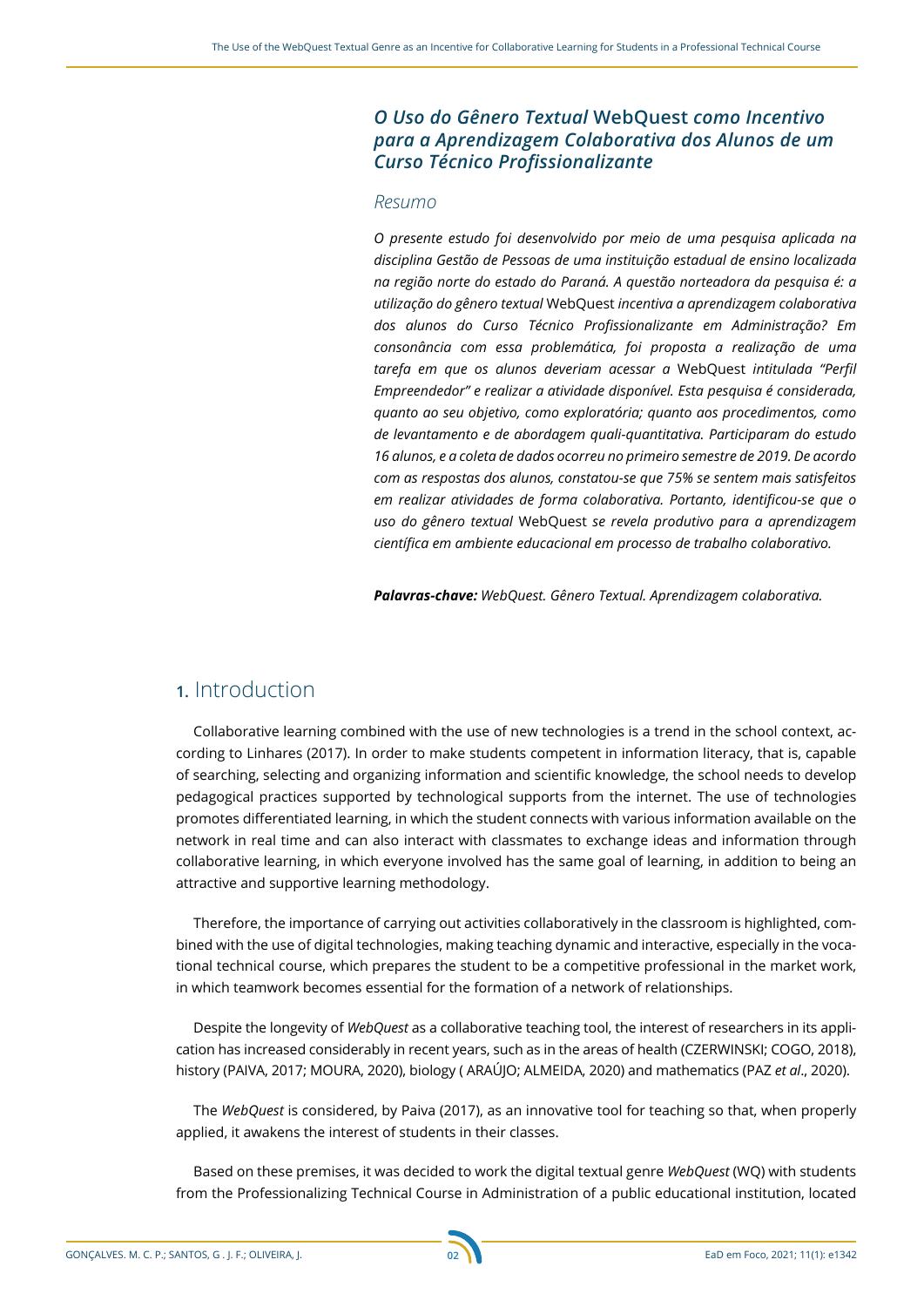in the northern region of Paraná. This genre provides interactivity, contains oriented activities that pose challenges to students, urging them to seek a resolution through the use of the internet and in a participatory and collaborative way. The aim of this study is, therefore, to identify whether the use of the WQ text genre entitled "Entrepreneur Profile" can encourage course students to learn from a collaborative perspective.

To achieve this goal, a bibliographical study was carried out on the considerations about the textual genre WQ and the importance of proposing challenges for the accomplishment of tasks in the school context and on collaborative learning in the context of vocational education, in line with the realization of a field research carried out in the computer laboratory of the educational institution, where students used this type of textual genre so that it was possible to describe and analyze collaborative learning. For data collection, an online questionnaire with open and closed questions was applied in order to identify the results of the study developed.

# **2.** Theoretical Reference

Tibes *et al*. (2017) state that the WQ needs to develop research practices guided by challenges that stimulate students' reasoning. Thus, students will need to reflect and develop analytical skills to solve problems and situations.

In this context, this chapter will address the textual genre *WebQuest* and the importance of proposing a challenge in carrying out their tasks in the educational field.

#### **2.1** The *WebQuest* Textual Genre in the School Context

In this period of pandemic caused by Covid-19, social isolation is recommended. In this sense, the internet is essential for the search for information, in addition to being a practical and accessible means of communication. In this context, it is important to develop new teaching methodologies based on the use of digital textual genres that prioritize the use of the internet for research. From this perspective, the textual genre WQ becomes ideal to encourage the use of the internet for research and propose the realization of challenges that stimulate the student's interest in learning by interacting with classmates.

For Carvalho *et al*. (2018), when performing an activity through the WQ, the student needs to seek a direction led by the teacher that encourages the use of resources already existing in the network to perform the tasks proposed to them, that is, it is not just a research in the web, is the development of a task oriented with defined goals.

In the understanding of Paiva (2017, p. 122), "the WQ is a methodological tool that is based on the guidance of students for browsing and searching the web", this web browsing is based on the resolution of issues or problem situations, that instigate the student to reflect and seek information using the internet.

According to Mondek, Trevisan and Santos (2018), the WQ is a textual genre in the electronic medium that allows learning through animation mechanisms, such as videos, links, images that promote social interaction in a different way from the methodology already used in the classroom classes, that is, the electronic text genres are interactive and promote differentiated and updated teaching that follows the evolution of technology, as well as its transformations, and also promotes the socialization of people through the exchange of knowledge. Therefore, this practice is very relevant, as the teacher needs to seek new ways of teaching and the WQ can be an alternative to reinvent the teaching and learning process, promoting interaction between students.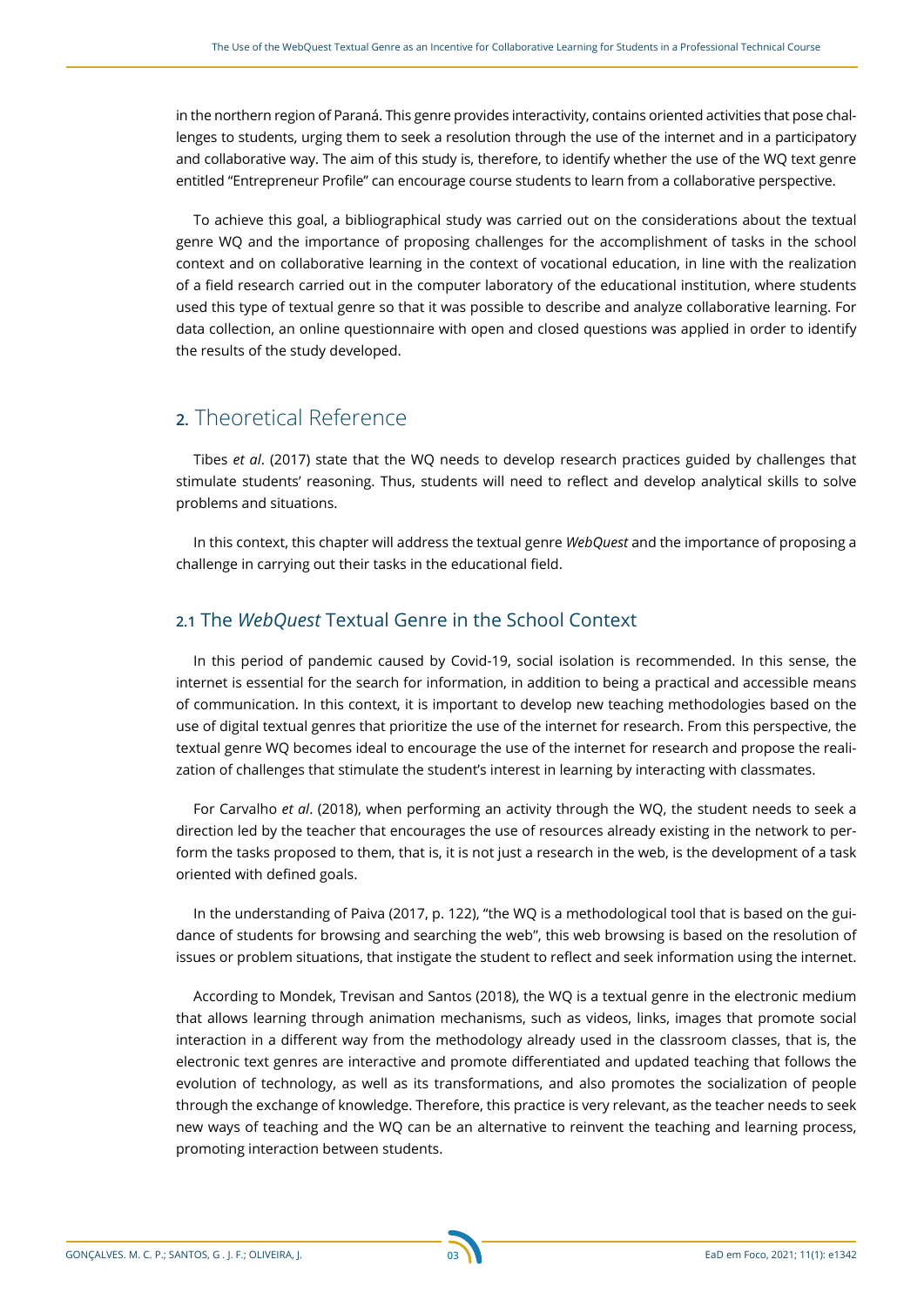In the postulates of Laís (2017), the use of new technologies provides more possibilities for interaction among students, resulting in greater motivation, as they, in addition to seeking information, will be able to publish their work on the large network. The author also states that digital textual genres can be educational tools of great relevance to the teaching and learning process, as it expands the discursive competence of students.

Through the textual genre WQ, the student will fulfill a journey of challenges that will instigate the search for knowledge and enhance collaborative work, expanding their discursive competence, as they will use research through the internet, will access various materials provided by the teacher who prepared the activity in order to enable and motivate the resolution of the challenge, in addition, the student can exchange information with their classmates in search of ideas and information that contribute to the completion of the steps relevant to the WQ.

According to Martins, Bianchini and Yaegashi (2017, p. 291), "the challenges can be accomplished through internet searches (usually the most used) and other sources, such as books, videos and even people who can be interviewed". Thus, the teacher has several ways to streamline the proposed tasks from the use of this textual genre.

By proposing challenges, the teacher will be a mediator in the teaching and learning process, as this process will develop the student's autonomy, making them more critical and encouraging them to seek information and knowledge through the dynamic and dynamic exchange of ideas and opinions. collaborative.

According to Prais *et al*. (2017), when using the WQ in the school context, the teacher needs to follow principles that are fundamental for the student to feel motivated and appropriate the content to carry out the activity. These principles involve the development of an interesting activity that stimulates internet research, involves space-time adequacy and coherent planning of the content to be worked on.

Therefore, it is necessary that the activities developed in the WQ are instigating, motivating and challenging, because, when it comes to WQ, the objective is to create a learning journey in which students need to understand the entire context of the indicated task to achieve the proposed results and idealized by the subject teacher.

#### **2.2.** Collaborative Learning in the Context of Vocational Education

The pedagogical proposals currently practiced in schools, in general, are rigid, standardized and require mere reproduction of content (SILVA; MENEZES; FAGUNDES, 2016), so it is necessary to rethink new ways of teaching and making classes more productive, encouraging collaborative learning, as this learning allows the exchange of knowledge, knowledge, experiences and ideas, and these factors are essential for vocational education students to be able to seek professional preparation for the labor market, developing skills relevant to interpersonal relationships, developing communication and expanding the capacity for discourse and argumentation through the sharing of experiences.

For Amaro, Ramos and Osório (2009), collaborative learning is conceived by a system of interactions that encompasses different actors in the school setting and this contributes to preparing people for the world of work, developing flexibility and proactivity. In short, collaborative learning allows the interaction and production of knowledge collectively, encourages the exchange of ideas together and is essential for vocational education students to develop a critical look at the concepts learned in the classroom.

In the conception of Meirinhos and Osório (2017), through collaborative learning in virtual environments, a new relationship is established between the participants involved in the learning processes, and this collaborative learning becomes more demanding than individual learning, as it requires technological mediation in space and time, it requires social involvement through the creation of activities that stimulate and streamline this learning.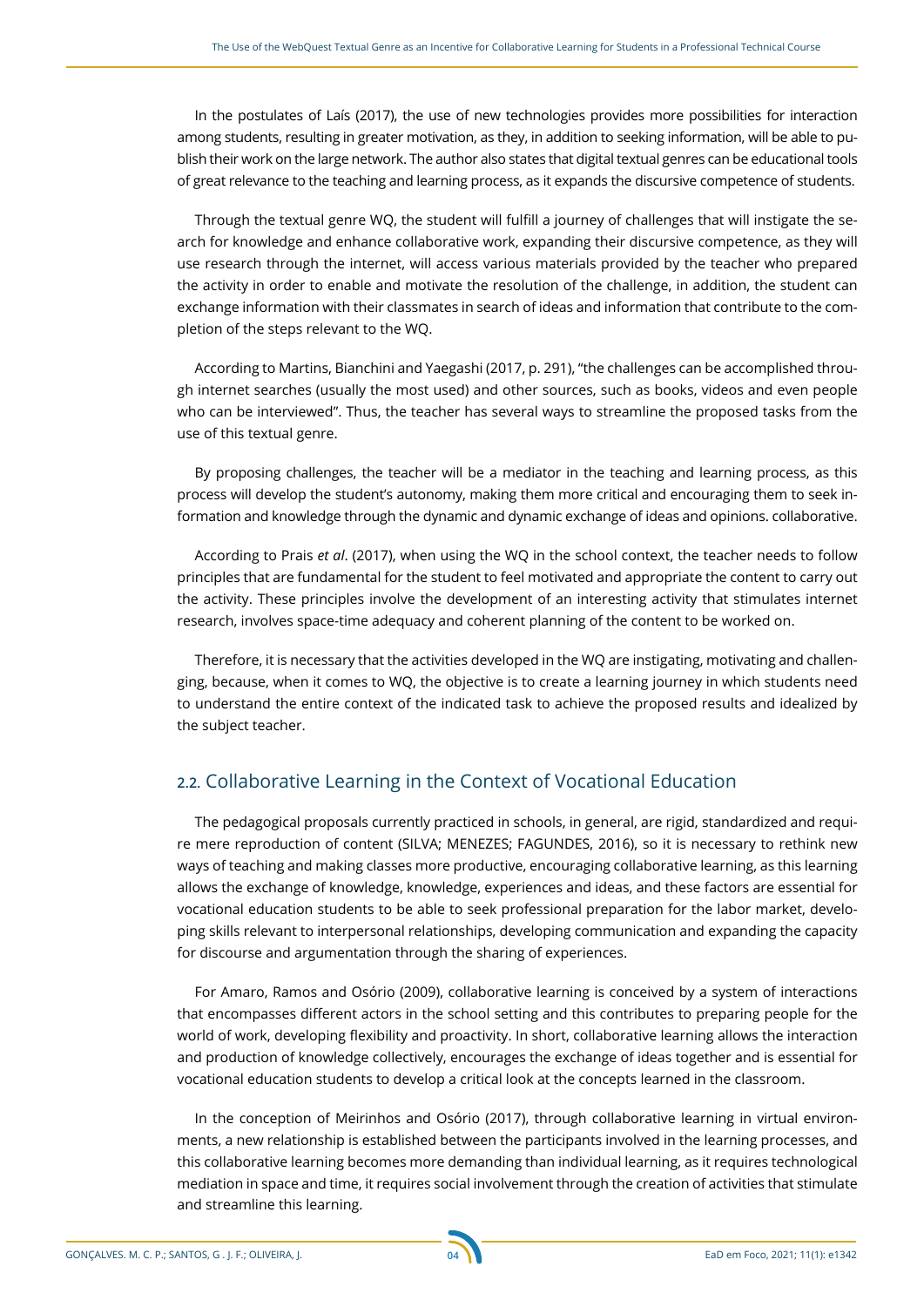This social involvement happens due to the fact that each student will be able to express an idea that, later, will help to develop, in those who are learning different skills related to the development of critical sense, argumentation and knowledge construction, making the subject more participative in the environment. what does it relate to.

# **3**. Methodology

The research was carried out in a state educational institution located in the northern region of the state of Paraná. This institution has the Professional Technical Course in Administration, lasting a year and a half, whose objective is to prepare the student for the job market and develop the necessary skills so that students can stand out professionally, both as professionals working in organizations and as entrepreneurs.

This course is composed of three semesters and the research was carried out with students from the third semester of the course. The class consists of 16 students and all participated in the survey. Only the third semester students were chosen, as they are completing the course, they have already developed academic maturity, in addition to which, in the last semester, they need to create a company through the business plan, to put into practice all the knowledge acquired during this period. .

Therefore, the proposal to study the WQ textual genre combined with collaborative learning occurred because students need to study concepts related to entrepreneurship to build a business plan and because students show more interest in learning when the teacher proposes activities in groups and uses technology in the classroom and this has to combine theory and practice so that it has meaning for the student.

We opted for field research because, according to Severino (2007), in field research, the object is approached in the environment itself, where the research is carried out and data collection is done through the observation of natural phenomena with observation direct without intervention by the researcher. It is also a bibliographical and descriptive research because it uses several reference sources related to the research theme and explains key concepts, such as *WebQuest* textual genre and collaborative learning. It is also classified as analytical research because it discusses the information obtained from the students' responses to the proposed activities.

The research was conducted in four classes lasting 45 minutes each, totaling 180 minutes and divided into two parts: the first part was developed in the Institute's computer lab in three classes, totaling 135 minutes, through the WQ created by the professor at subject; the students developed the proposed task and completed all the steps relevant to it. The steps are: introduction (presentation on the subject that arouses interest, "entrepreneurial profile"; task (contextualized work proposal); process (guides the student on the procedures for performing the task); resources (materials used to develop the task) ; evaluation (evaluation criteria); conclusion (synthesis of the proposed task developed).

The second part, lasting a 45-minute class, was intended for data collection held on June 28, 2019 (first semester), with the aim of abstracting students' perceptions about collaborative learning through use of the WQ, in which the teacher provided an online questionnaire with open and closed questions, because, according to Bastos and Ferreira (2016), open questions give the respondent freedom to express their opinion and closed questions are defined by the researcher according to their convenience.

Some questions were presented using the "*Likert*" type scale and, according to Silva Júnior and Costa (2014, p. 4.), "respondents answer 'Totally disagree', 'Partially disagree', 'I neither agree nor disagree', ' Partially agree', 'Totally agree 1 2 3 4 5'". This method helps to measure the intensity of responses according to the questions asked. The results and discussions of the research will be presented below..

GONÇALVES. M. C. P.; SANTOS, G . J. F.; OLIVEIRA, J. EaD em Foco, 2021; 11(1): e1342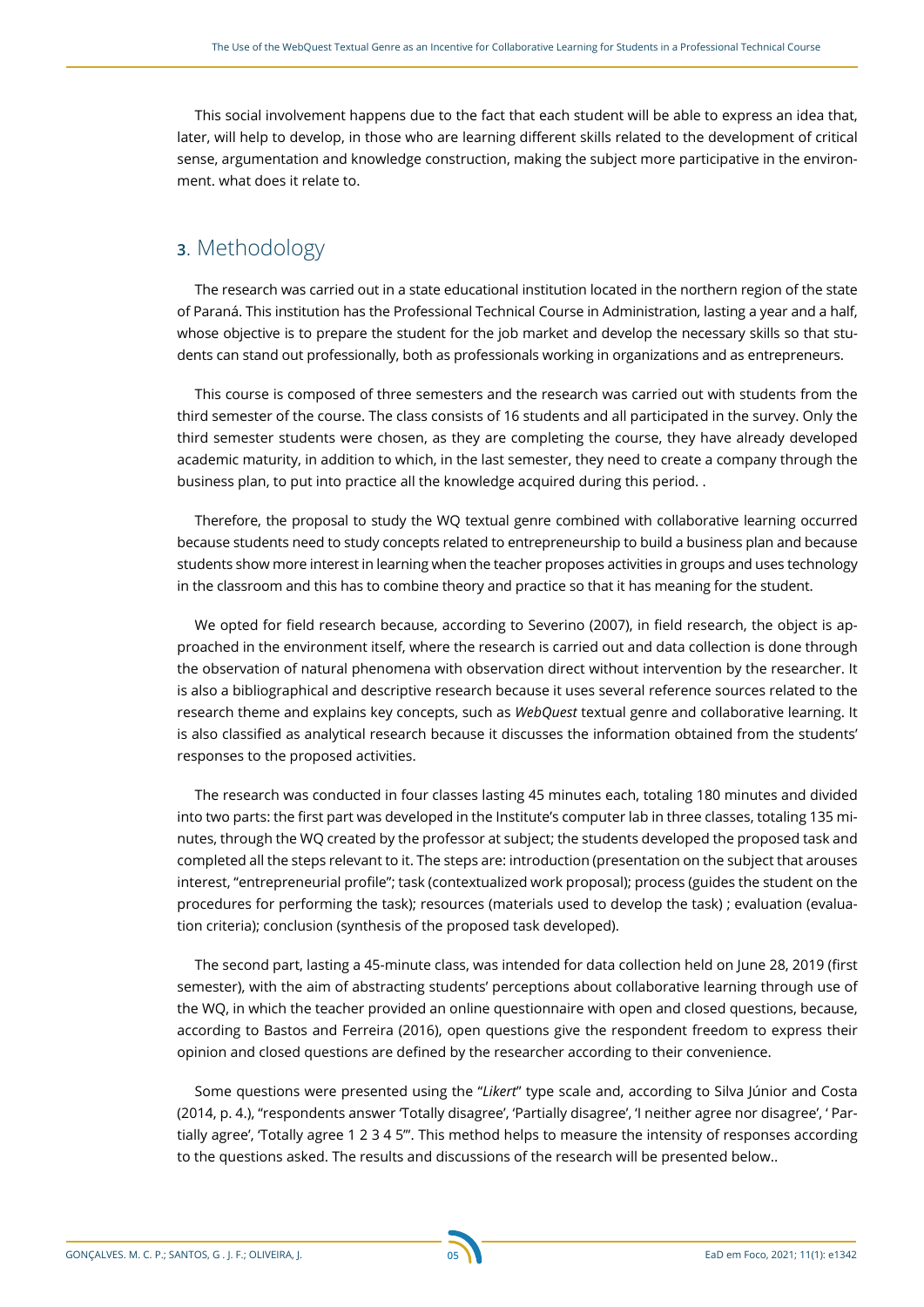#### **4.** Results and Discussions

In the first phase of the research, the profile of the students of the technical course was verified and, in the second phase, the opinions of the students regarding the teamwork that was part of the process of carrying out the task with the use of the WQ were verified, to that it would be possible to analyze the relevant aspects of collaborative learning.

### **4.1** The Profile of Students in the Technical Course

Regarding the age group of respondents, it was found that 6 students (37.5%) are aged between 22 and 30 years old, 2 students (12.5%) are aged between 17 and 21 years old, 4 students (25%) they are between 31 and 40 years old and 4 students (25%) are over 41 years old, as shown in Graph 1.



**Graph 1**: Students' age group

**Source**: the authors, 2020

Regarding social gender, 12 students (75%) are female and 4 students (25%) male, which shows that women make up the majority presence in this Technical Course in Administration, according to Graph 2.



**Source**: the authors, 2020

Therefore, with regard to the profile of the students, it was observed that the class is mostly made up of women, and that the students are of heterogeneous ages, and this reflects in a different way of thinking, which contributes to analyzing a diversity of opinions about team work.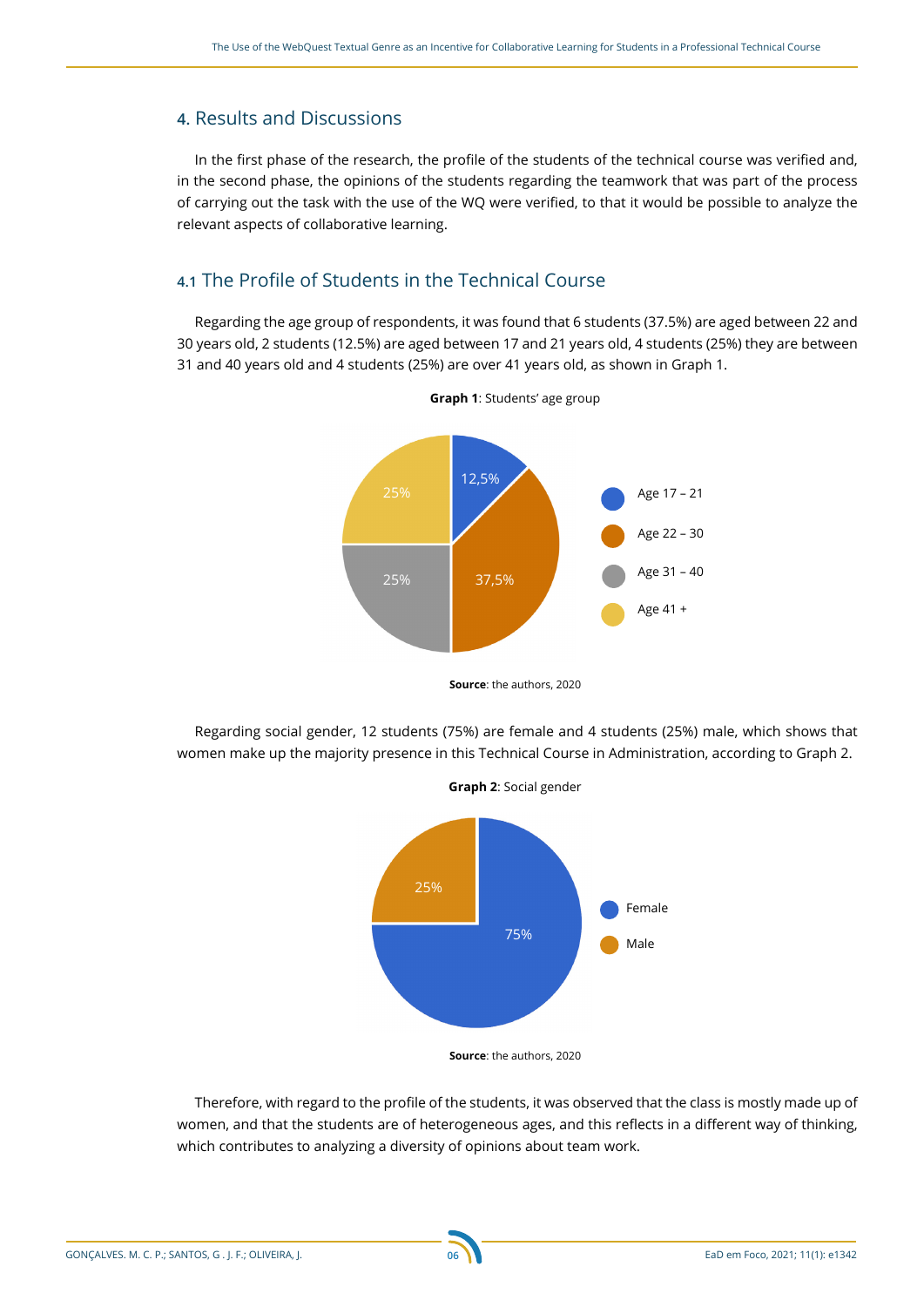### **4.2** Students' Opinions on Doing Teamwork Using the WQ

Among the respondents, 12 students (75%), out of a total of 16 (representing the majority) said they prefer to carry out group work when applied in the classroom by the teacher. The others (25%), referring to 4 students, prefer to carry out the work individually. Thus, it is concluded that most students like to carry out activities collectively, as shown in Graph 3.



**Graph 3**: When the teacher assigns some work in the classroom, which way the student prefers to do it?

Of the respondents, 14 students (87.5%) feel more motivated to carry out teamwork, that is, the vast majority, as shown in Graph 4.





Then, on a scale from 1 (totally disagree) to 5 (totally agree), 7 students (43.8%) gave a grade of 3, considering that teamwork facilitated the fulfillment of the task proposed by the WQ; 3 students (18.8%) attributed a grade of 4; and 6 students (37.5%) gave a grade of 5. Therefore, teamwork facilitated the fulfillment of the WQ task and no student gave a bad grade for the use of WebQuest, according to Graph 5.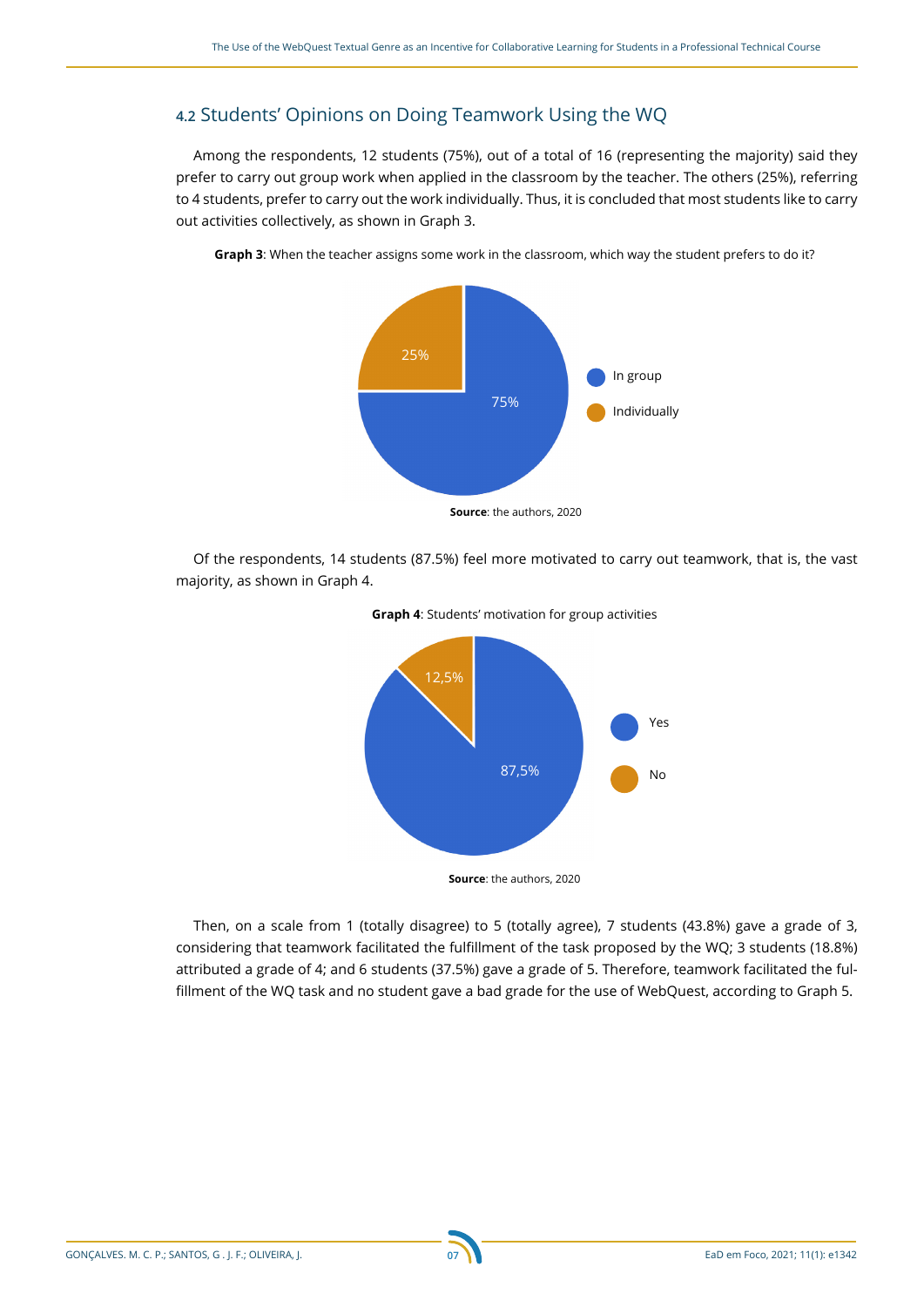

**Graph 5**: Did group work facilitate the accomplishment of the task proposed by the WQ?





**Graph 6**: Did group work allow the sharing of ideas among students?

Respondents were asked to define, in a word, how it was to work as a team to develop the task developed through the WQ. The words used by the students are shown in Figure 1, as follows.



**Figure 1**: Words used by students to define the work carried with the WQ.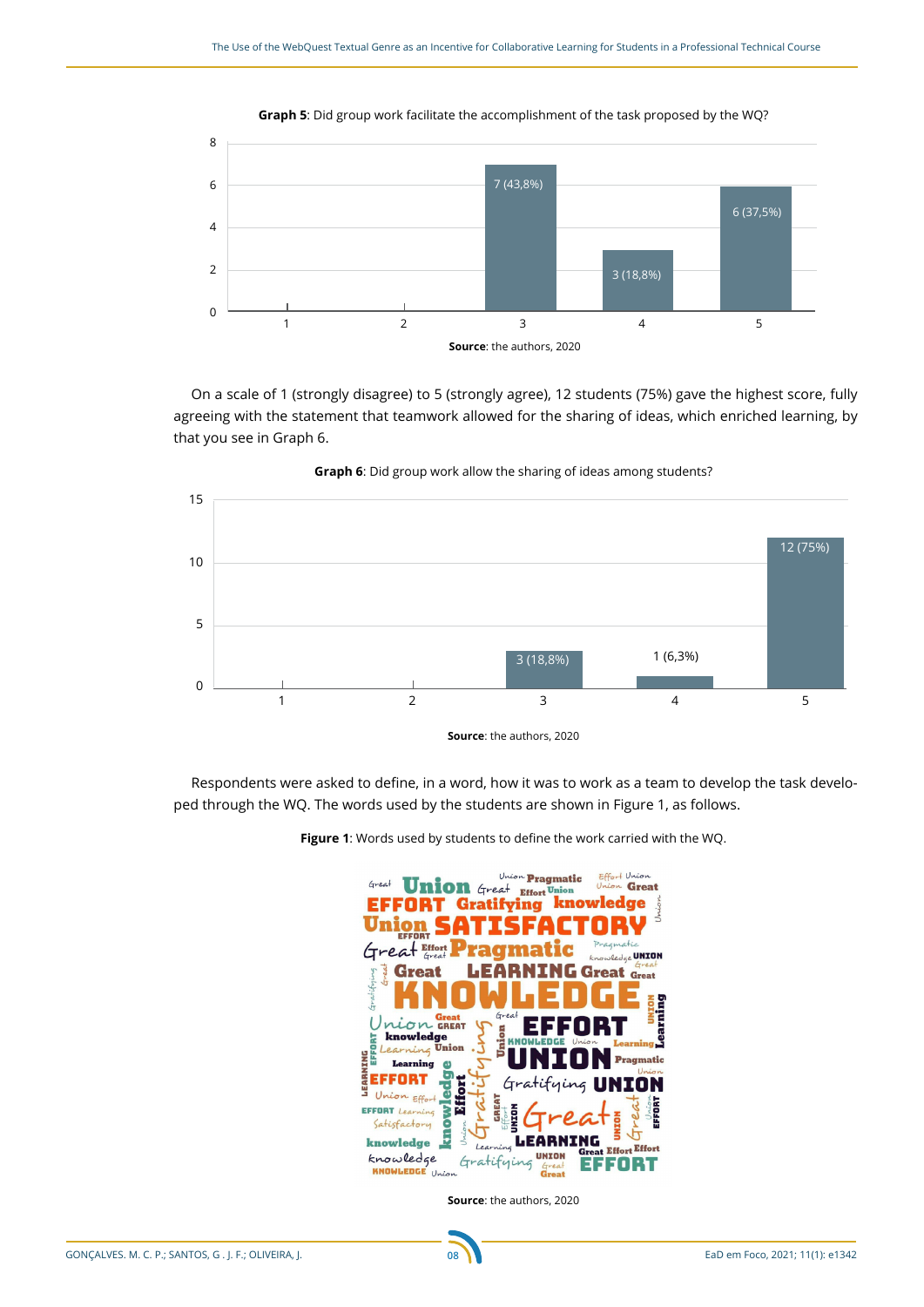From the answers, it was found that all students were able to define, in one word, what it means to work as a team according to their conception. The word "pragmatic" has the meaning of practical and objective, which demonstrates that teamwork is relevant and productive to develop a task proposed by the WQ.

Soon after, students were asked to freely express their opinions about the advantages of working in a team to develop the task proposed by the WQ. The students' answers (S) were, respectively, named as S1, S2, S3, S4, S5...S16 and presented in Chart 1.

| <b>Students</b> | Responses                                                                                                                                                              |  |
|-----------------|------------------------------------------------------------------------------------------------------------------------------------------------------------------------|--|
| S <sub>1</sub>  | "having someone else's opinion is better to be able to question and debate"                                                                                            |  |
| S <sub>2</sub>  | "the advantage is that we can see and/or discuss the best answer"                                                                                                      |  |
| S3              | "learning that we have similar thoughts and acquire more knowledge by listening to<br>the other's point of view, one answer can be totally the same to other or equal" |  |
| S4              | "learning to listen and argue")                                                                                                                                        |  |
| S5              | "diversity of knowledge, interaction of all participants"                                                                                                              |  |
| S6              | "broad view and aggregation of ideas", "we have more opinions and ideas"                                                                                               |  |
| S7              | "debates, group suggestions")                                                                                                                                          |  |
| S <sub>8</sub>  | "perception of different opinions"                                                                                                                                     |  |
| S9              | "facilitates the development of activities"                                                                                                                            |  |
| S <sub>10</sub> | "provides learning"                                                                                                                                                    |  |
| S <sub>11</sub> | "the advantages are collective spirit, more ideas, dynamism etc."                                                                                                      |  |
| S12 to S16      | "the advantage of doing the work in group is that you can listen to other people's<br>point of view in order to share knowledge"                                       |  |

**Chart 1**: The advantages of working in group to develop the task proposed by the WQ

**Source**: the authors, 2020

Analyzing the answers, it was found that they were positive and that the participants knew how to define the advantages of working in a collaborative way. It was also found that students recognize the importance of teamwork; according to Silva, Menezes and Fagundes (2016, p. 816): "it can be seen that, in collaborative spaces, students can relate", which demonstrates the relevance of using didactic tools that encourage collaborative work in classroom.

In another requested activity, students wrote about the disadvantages of working in a team to develop the task proposed by the WQ. Again, the students were named S1, S2, S3, S4, S5...S16 in the presentation of their answers in Chart 2.

| <b>Students</b> | <b>Responses</b>                                                                                                                                                                  |
|-----------------|-----------------------------------------------------------------------------------------------------------------------------------------------------------------------------------|
| S <sub>1</sub>  | "procrastination"                                                                                                                                                                 |
| S <sub>2</sub>  | "diverse opinions"                                                                                                                                                                |
| S <sub>3</sub>  | "people will not always agree with you, and it may lead to conflicts"                                                                                                             |
| S4              | "conflict of divergent ideas"                                                                                                                                                     |
| S <sub>5</sub>  | "not everyone lets the others express their opinions"                                                                                                                             |
| S6              | "the disadvantages are when the ideas do not match, there is no collectivity, then group<br>work does not succeed, etc."                                                          |
| S7              | "the disadvantage of doing group work is that with so much information given, you may<br>not agree with the decision that was taken during the work", "not using only your ideas" |
| S8              | "disagreement on not adding some ideas"                                                                                                                                           |
| S9 to S16       | Did not point out any disadvantages                                                                                                                                               |

**Chart 2**: The disadvantages of working in group to develop the task proposed by the WQ).

**Source**: the authors, 2020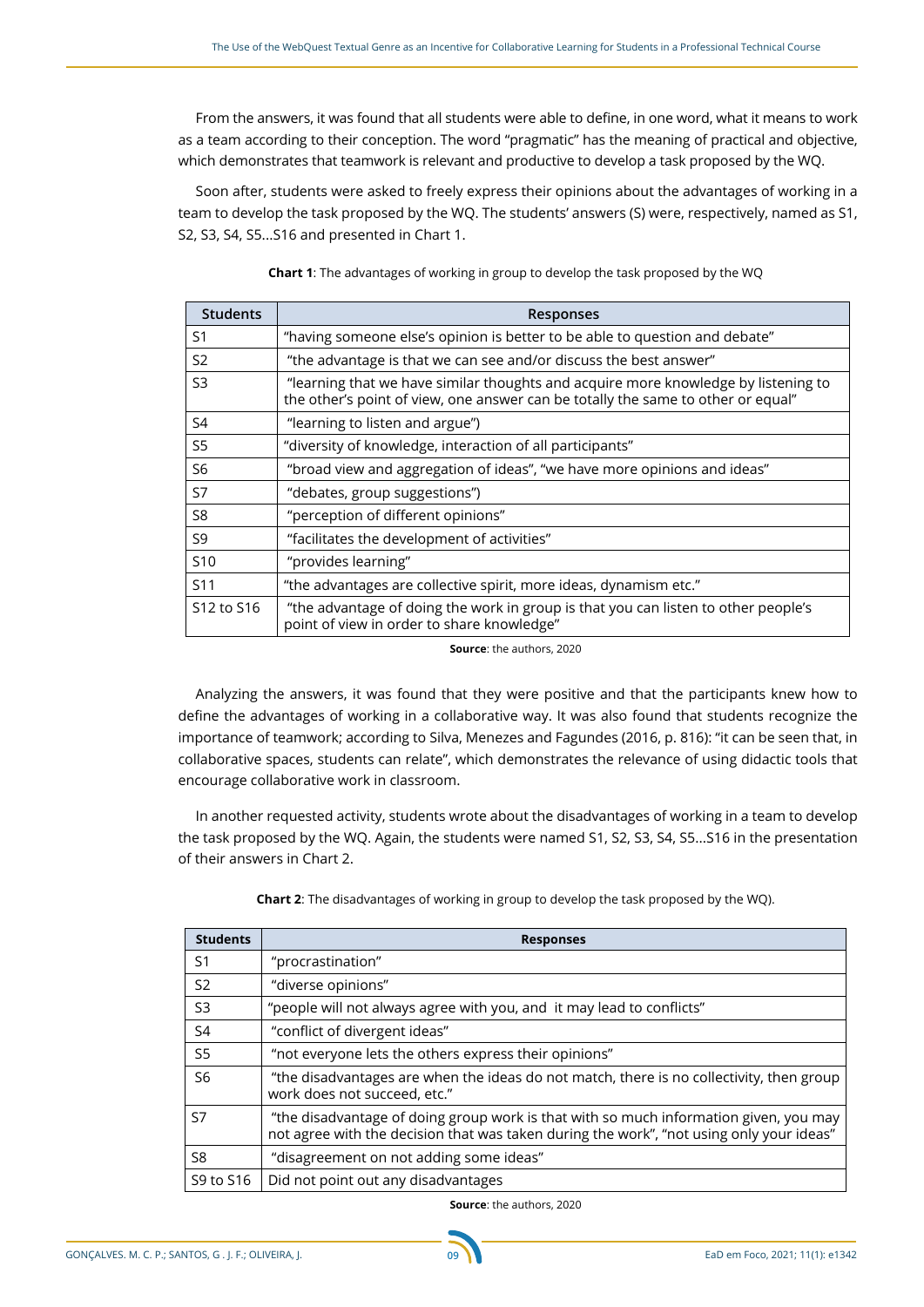From these answers, it was observed that 7 students did not point out any disadvantages, therefore they considered teamwork advantageous. Regarding the students' difficulties in performing the task as a team, it was found that 9 students out of a total of 16 had no difficulties in interacting as a team, according to the data presented in Chart 3.

| <b>Students</b> | <b>Responses</b>                                                         |
|-----------------|--------------------------------------------------------------------------|
| S <sub>1</sub>  | "procrastination"                                                        |
| S <sub>2</sub>  | "convincing group mates that my arguments<br>would be the most suitable" |
| S3              | "lack of affinity with some group mates"                                 |
| S <sub>4</sub>  | "jokes and fun during the activity"                                      |
| S <sub>5</sub>  | "different opinions"                                                     |
| S6 and S7       | "diversity of opinions"                                                  |
| S8 to S16       | Had no difficulties                                                      |

**Chart 3**: The difficulties of working in group to develop the task proposed by the WQ

**Source**: the authors, 2020

The data showed that: (i) students were able to express the work done with the WQ in a positive way; (ii) students prefer to carry out group work when applied in the classroom by the teacher, as they can exchange ideas and/or experiences among colleagues and seek solutions for the activities proposed in the WQ; and (iii) WQ contributes to knowledge sharing.

In short, it was observed that *WebQuest* meets the requirements to be considered as a textual genre class, because it presents:

- **a.** context of production, reception and circulation of texts (since the teacher and students produced the genre for themselves, among themselves and made it available to other people);
- **b.** theme (students learned entrepreneurship content); function (students achieved, to a large extent, the learning objective proposed by the teacher);
- **c.** organization (students understood and fulfilled the tasks of each tab); language (students used gender-appropriate formal linguistic style).

These findings are in agreement with the weightings of Prais *et al*. (2017) to build the *WebQuest* enabling students to adopt an investigative stance, a research spirit and the application of critical thinking.

In addition, it was found that the textual genre *WebQuest* constituted, at the same time, a didactic resource and a productive technological resource for the process of teaching and learning scientific contents in professional technical courses. This result corroborates the notes of Mondek, Trevisan and Santos (2018), when they mention that the textual genre *WebQuest* allows contact for social interaction and expands the interest of students, as it allows the teacher to work with videos and simulations.

Thus, it is understood that the *WebQuest* application as a textual genre allowed the teacher to act as a mediator of student learning, creating conditions for students to participate in a more autonomous, interactive and collaborative way. The same finding by Prais *et al*. (2017), who highlight that, when using the WQ as a textual genre, the tutelage of a mediator is essential. This result demonstrates that teacher mediation is essential to conduct student research using the textual genre *WebQuest* and that this tool, by itself, does not encourage collaborative learning.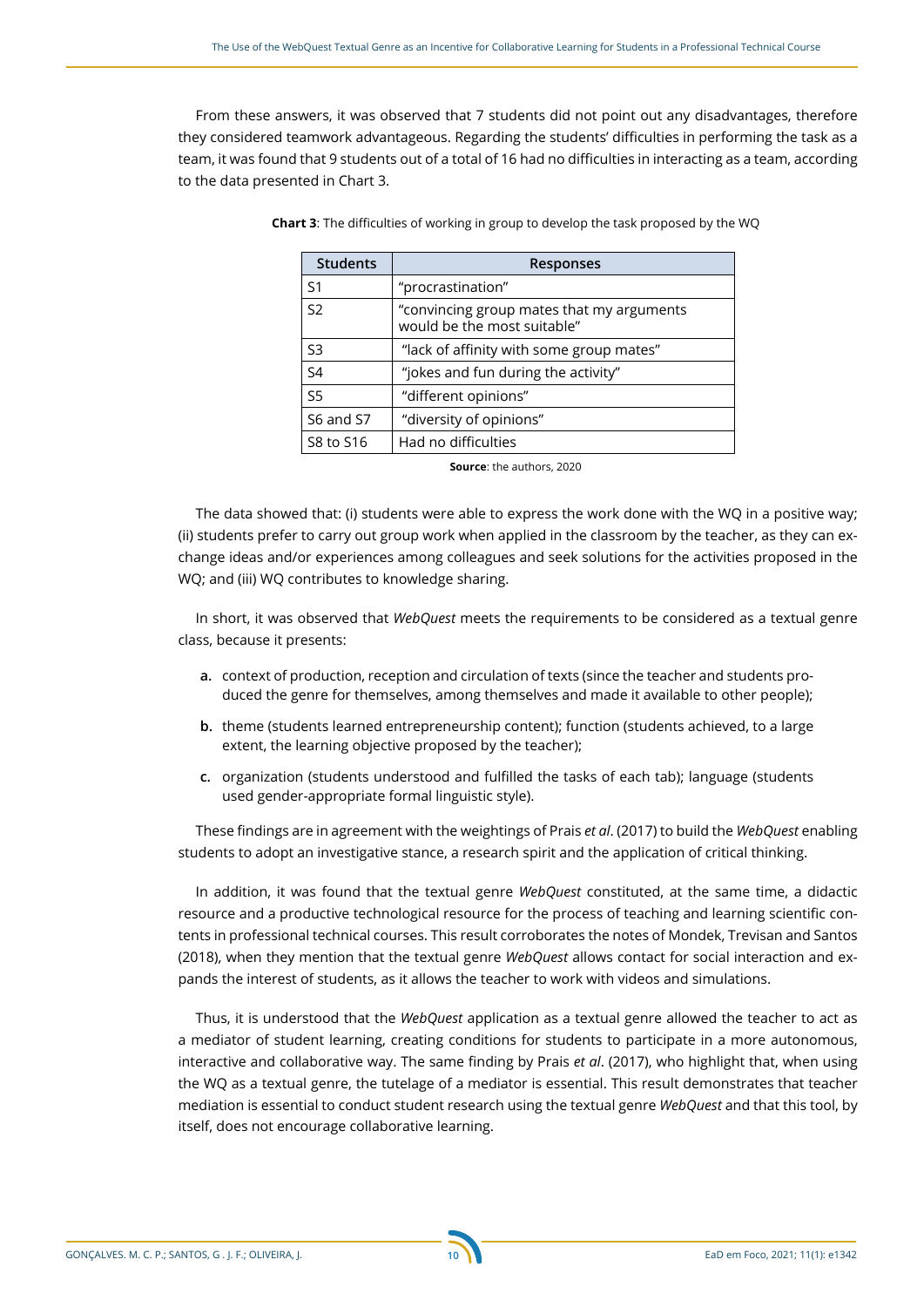# **5**. Conclusions

According to the results obtained in this study, it is intuited that *WebQuest* encourages collaborative learning of students and motivates them to carry out activities. Therefore, *WebQuest* consists of a fruitful didactic resource for the cooperative construction of scientific knowledge in the educational environment, particularly in vocational education, such as: conducting research and studies, solving case studies, debates and the development of interpersonal relationships in students; these factors mentioned here are very relevant for the performance of these students in the world of work.

Although *WebQuest* exists since 1995 as a possibility of educational resource, there are still few researches and publications in Brazil with the use of this pedagogical tool in different areas of knowledge; therefore, it becomes current and relevant for implementation by Brazilian professors from different curricular units, considering the promising results that it can promote, as happened in this study.

In summary, collaborative learning is essential to enhance the relationship capacity among students in vocational education and expand knowledge in line with the practice of activities that encourage discovery, research, interaction and socialization.

It is suggested, for future work, to carry out research that will help professionals and teachers of vocational education in disseminating the importance of collaborative learning in the educational field, such as the impacts of digital information and communication technologies on the collaborative learning of education students professional; digital business games that encourage the development of collaborative learning in technical courses; and the active methodologies that develop collaborative learning in vocational education.

# References

- AMARO, S.; RAMOS. A; OSÓRIO. A. **Os meninos à volta do computador:** a aprendizagem colaborativa na era digital. Available at: <https://www.eduser.ipb.pt/index.php/eduser/article/view/11/14>. Access in: 10 jun. 2020.
- ARAÚJO, A. T.; ALMEIDA, A. D. Uso de recurso de internet para o ensino de Biologia: WebQuest, uma experiência com o Ensino Médio. **Mostra de Inovação e Tecnologia** São Lucas, n. 1, 2020.
- BASTOS, M. C. P.; FERREIRA. D. V. F. **Metodologia Científica**. Londrina: Editora e Distribuidora S.A, 2016.
- CARVALHO, F. B. C. *et al*. **Uso de recursos podcast e WQ no estudo do tema avaliação na educação infantil**. Available at: [http://www.periodicos.letras.ufmg.br/index.php/textolivre/article/view/12499/](http://www.periodicos.letras.ufmg.br/index.php/textolivre/article/view/12499/
1125611619) [1125611619](http://www.periodicos.letras.ufmg.br/index.php/textolivre/article/view/12499/
1125611619). Access in: 28 jun. 2020.
- CZERWINSKI, G. P. V.; COGO, A. L. P. *WebQuest* e blog como estratégias educativas em saúde escolar. **Rev. Gaúcha Enfermagem**, v. 39, jul. 2018.
- LINHARES, M. C. D. S. **Redes em contextos de aprendizagem:** possibilidade de conhecimento-regulação e/ou emancipação. Available at: [https://periodicos.set.edu.br/index.php/educacao/article/viewFi](https://periodicos.set.edu.br/index.php/educacao/article/viewFile/4127/2105)[le/4127/2105.](https://periodicos.set.edu.br/index.php/educacao/article/viewFile/4127/2105) Access in: 26 jun.2020.
- MARTINS, A. D.; BIANCHINI, L. G. B.; YAEGASHI. S. F. R. **WQ e a Afetividade Presente na Construção de Conhecimento Matemático por Alunos do Ensino Médio**. Available at: [http://www.scielo.br/pdf/](http://www.scielo.br/pdf/bolema/v31n57/0103-636X-bolema-31-57-0289.pdf) [bolema/v31n57/0103-636X-bolema-31-57-0289.pdf](http://www.scielo.br/pdf/bolema/v31n57/0103-636X-bolema-31-57-0289.pdf). Access in: 10 maio 2020.
- MEIRINHOS, M.; OSÓRIO, A. **Criação de comunidades virtuais de aprendizagem colaborativa para a formação contínua de professores**. Available at: [https://journals.epistemopolis.org/index.php/](https://journals.epistemopolis.org/index.php/tecnologiasedu/article/view/1390/986) [tecnologiasedu/article/view/1390/986](https://journals.epistemopolis.org/index.php/tecnologiasedu/article/view/1390/986). Access in: 25 jun. 2020.